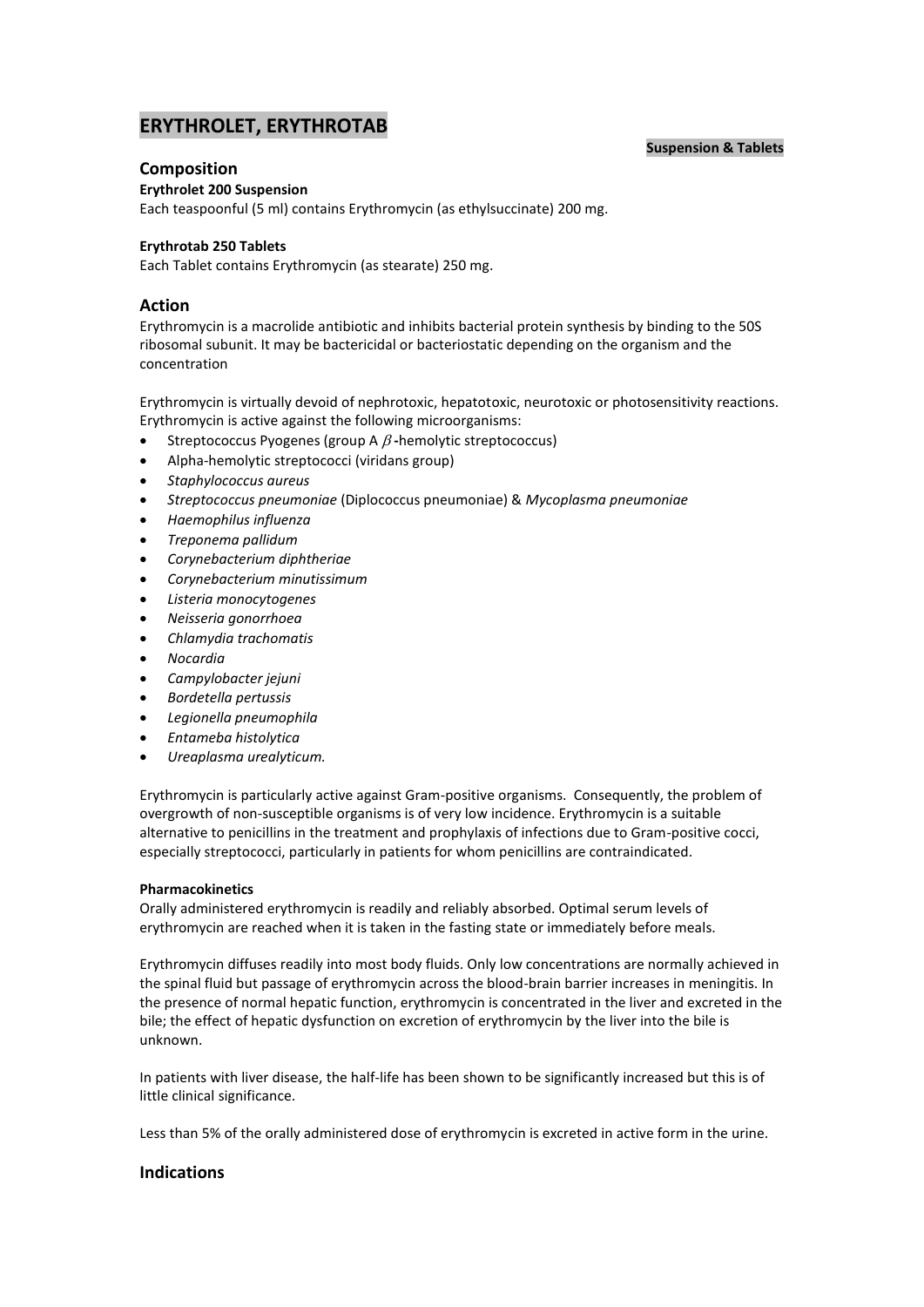Treatment of the following infections, when caused by susceptible organisms:

- Upper and lower respiratory tract infections.
- Skin and soft tissue infections.
- Conjunctivitis of the newborn caused by *Chlamydia trachomatis*.
- Urogenital infections caused by Chlamydia trachomatis.
- Enteric infections caused by *Campylobacter jejuni*
- Venereal diseases (as an alternative regimen to penicillins and tetracyclines).
- Intestinal amebiasis.
- Legionnaires' disease.
- Long-term prophylaxis in rheumatic fever.

 Short-term prophylaxis against Bacterial endocarditis in patients hypersensitive to penicillin who have congenital heart disease, or rheumatic or other acquired valvular heart disease, when undergoing dental procedures and surgical procedures of the upper respiratory tract.

## **Contraindications**

- Known hypersensitivity to the drug.
- Patients receiving terfenadine or astemizole.
- Breastfeeding .

## **Warnings**

## **Pregnancy**

## *Category B*

Animal reproduction studies have failed to demonstrate a risk to the fetus and there are no adequate and well-controlled studies in pregnant women.

## **Nursing Mothers**

Erythromycin is excreted in breast milk. Mothers using this medication should not nurse.

## **Adverse Reactions**

Gastrointestinal discomfort and abdominal cramping may occur, and is dose-related. Infrequently, nausea, vomiting and diarrhea may occur. Allergic reactions such as urticaria and mild skin eruptions, cholestatic jaundice, oral candidiasis (following prolonged treatment) and anaphylaxis, have occurred. There have been isolated reports of reversible hearing loss, occurring mainly in patients with renal insufficiency or receiving high doses of erythromycin.

## **Precautions**

Since principally the liver excretes erythromycin, caution should be exercised in administering the antibiotic to patients with impaired hepatic function. Liver function test should be performed when large doses of erythromycin are administered.

Prolonged use may result in overgrowth of non-susceptible bacteria or fungi. Should superinfection occur, the drug should be discontinued and/or appropriate therapy instituted. In the treatment of streptococcal infections, a therapeutic dosage of erythromycin should be administered for at least 10 days.

## **Drug Interactions**

## *Erythromycin/ Oral Anticoagulants*

Concurrent use may increase the pharmacological effects of oral anticoagulants, requiring a lower dose of anticoagulant.

## *Erythromycin/ xanthines*

Concurrent use may decrease theophylline hepatic clearance, resulting in increased serum theophylline levels and toxicity. Dosage adjustments may be necessary during and after therapy with erythromycin.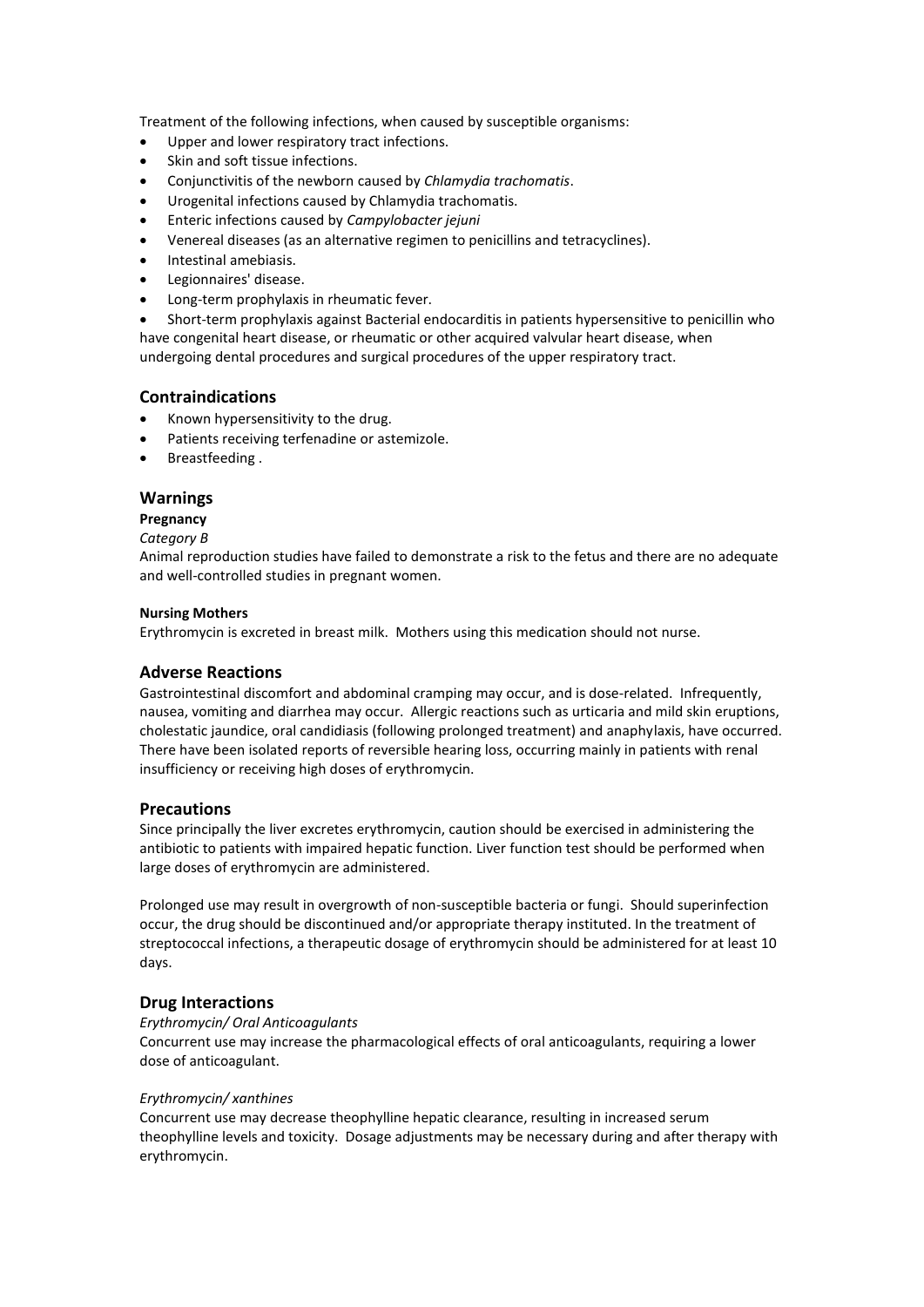### *Erythromycin/ Penicillins*

Since bacteriostatic drugs may interfere with the bactericidal effect of penicillins in the treatment of meningitis or other situations where a rapid bactericidal effect is necessary, it is best to avoid concurrent therapy.

### *Erythromycin/ Carbamazepine*

Concurrent administration may increase serum levels of carbamazepine by inhibition of hepatic metabolism.

#### *Erythromycin/ Digoxin*

Concomitant administration of digoxin and erythromycin may produce elevated digoxin levels via increased bioavailability in a small subset of patients (<10%) who metabolize significant amounts of digoxin in the gut. Therapeutic and toxic effects of digoxin may be increased.

### *Erythromycin/Lovastatin*

Rhabdomyolysis, with or without renal impairment, has been reported in seriously ill patients receiving erythromycin concomitantly with lovastatin. Therefore, patients receiving concomitant lovastatin and erythromycin should be carefully monitored.

### *Erythromycin/ Terfenadine*

Concomitant administration may cause an increase in terfenadine plasma levels, due to the inhibition of terfenadine metabolism by erythromycin (or other macrolide antibiotics). High plasma concentrations of terfenadine have been reported to prolong the QT interval and cause lifethreatening cardiac arrhythmias. Therefore, such combination should be avoided.

### *Erythromycin/ Astemizole*

Erythromycin is known to impair the cytochrome P450 enzyme system that also influences astemizole metabolism. There have been two reports to date of syncope with torsade de pointes, requiring hospitalization in patients taking combinations of astemizole 10 mg daily with erythromycin. In each case, the QT intervals were prolonged beyond 650 milliseconds at the time of the event. Therefore, concomitant administration of astemizole with erythromycin is contraindicated.

#### *Erythromycin/ Disopyramide*

Initiation of erythromycin therapy in several patients receiving disopyramide reportedly has been associated with elevated serum disopyramide concentrations, QT interval prolongation, and polymorphic ventricular tachycardia.

### *Erythromycin/ Cyclosporine*

Concomitant administration of erythromycin and cyclosporine has been reported to increase cyclosporine plasma concentrations and may increase the risk of nephrotoxicity.

### *Erythromycin/ Chloramphenicol/ Lincomycins*

Chloramphenicol or lincomycins may be displaced from or prevented from binding to 50S subunits of bacterial ribosomes by erythromycin, thus antagonizing the effects of chloramphenicol and lincomycins. Concurrent use, therefore, is not recommended.

### *Erythromycin/ Hepatotoxic Medications*

Concomitant use of erythromycin with hepatotoxic medications may increase the potential for hepatotoxicity of these medications.

### **Dosage and Administration**

Erythrotab tablets should be taken on an empty stomach. Erythrolet suspension may be taken without regard to meals. In the treatment of streptococcal infections, a therapeutic dosage should be administered for at least 10 days.

### **Treatment of Infections**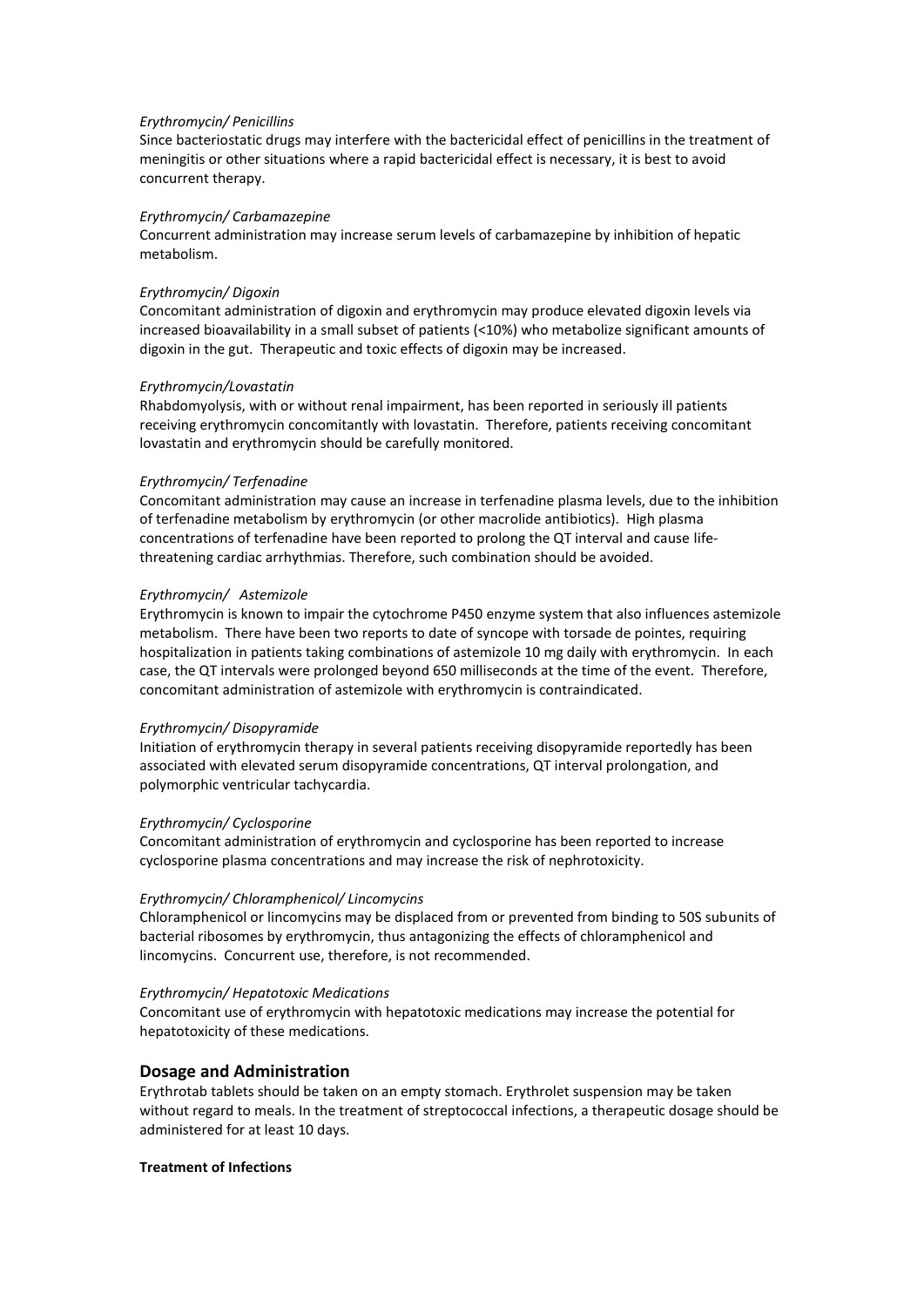The following are the recommended usual dosages. In more severe infections, the dosage may be doubled. All doses are expressed in terms of erythromycin base.

### *Adults*

The usual adult dosage is 250 mg (as stearate) or 400 mg (as ethylsuccinate), every 6 hours. This may be increased up to 4 grams/day, according to the severity of infection. If a twice-daily dosage is desired, 1/2 of the total daily dose may be given every 12 hours. However, twice-daily dosage is not recommended when doses higher than 1 gram daily are administered. Doses may also be given 3 times daily, by administering 1/3 of the total daily dose every 8 hours.

#### *Children*

Age, weight and severity of the infection are important factors in determining the proper dosage. In mild to moderate infections, the usual dosage of Erythromycin (as ethylsuccinate) for children is 30- 50 mg/kg body weight/day, in equally divided doses every 6 hours. For more severe infections, this dosage may be doubled. If a twice-daily dosage is desired, 1/2 of the total daily dose may be given every 12 hours. Doses may also be given 3 times daily, by administering 1/3 of the total daily dose every 8 hours.

The following are dosage recommendations for specific indications:

### **Chlamydia trachomatis Infections**

### *Neonatal Conjunctivitis*

50 mg/kg body weight/day (as ethylsuccinate) in 4 divided doses, for at least 2 weeks.

### *Infant Pneumonia*

50 mg/kg body weight/day (as ethylsuccinate) in 4 divided doses, for at least 3 weeks.

### *Urogenital Infections during Pregnancy*

500 mg (as stearate) 4 times a day on an empty stomach, for at least 7 days. For women who cannot tolerate this regimen, a decreased dose of 250 mg (as stearate) 4 times a day, should be used for at least 14 days.

### **Other Chlamydia trachomatis Infections**

For the treatment of adults with uncomplicated urethral, endocervical, or rectal infections caused by Chlamydia trachomatis, in whom tetracyclines are contraindicated or not tolerated, the recommended dosage is 500 mg, (as stearate) 4 times a day, for at least 7 days.

### **Legionnaires' disease**

1-4 grams/day (as stearate) in divided doses.

#### **Pertussis**

40-50 mg/kg body weight/day (as ethylsuccinate) in divided doses for 5-14 days.

#### **Intestinal Amebiasis**

The standard dosage should be administered for a period of 10-14 days.

### **Prophylaxis of Infections**

*Long term Prophylaxis*

In continuous prophylaxis against recurrences of streptococcal infections in persons with a history of rheumatic heart disease, the usual dosage is 250 mg (as stearate), or 400 mg (as ethylsuccinate), twice daily.

#### *Short term Prophylaxis*

For prophylaxis against bacterial endocarditis in patients with congenital heart disease, or rheumatic or other acquired valvular heart disease when undergoing dental procedures or surgical procedures of the upper respiratory tract, 1 gram as stearate, or 1.6 gram as ethylsuccinate (20 mg/kg body weight for children, as ethylsuccinate) should be administered orally, 1/2 - 2 hours before the procedure.